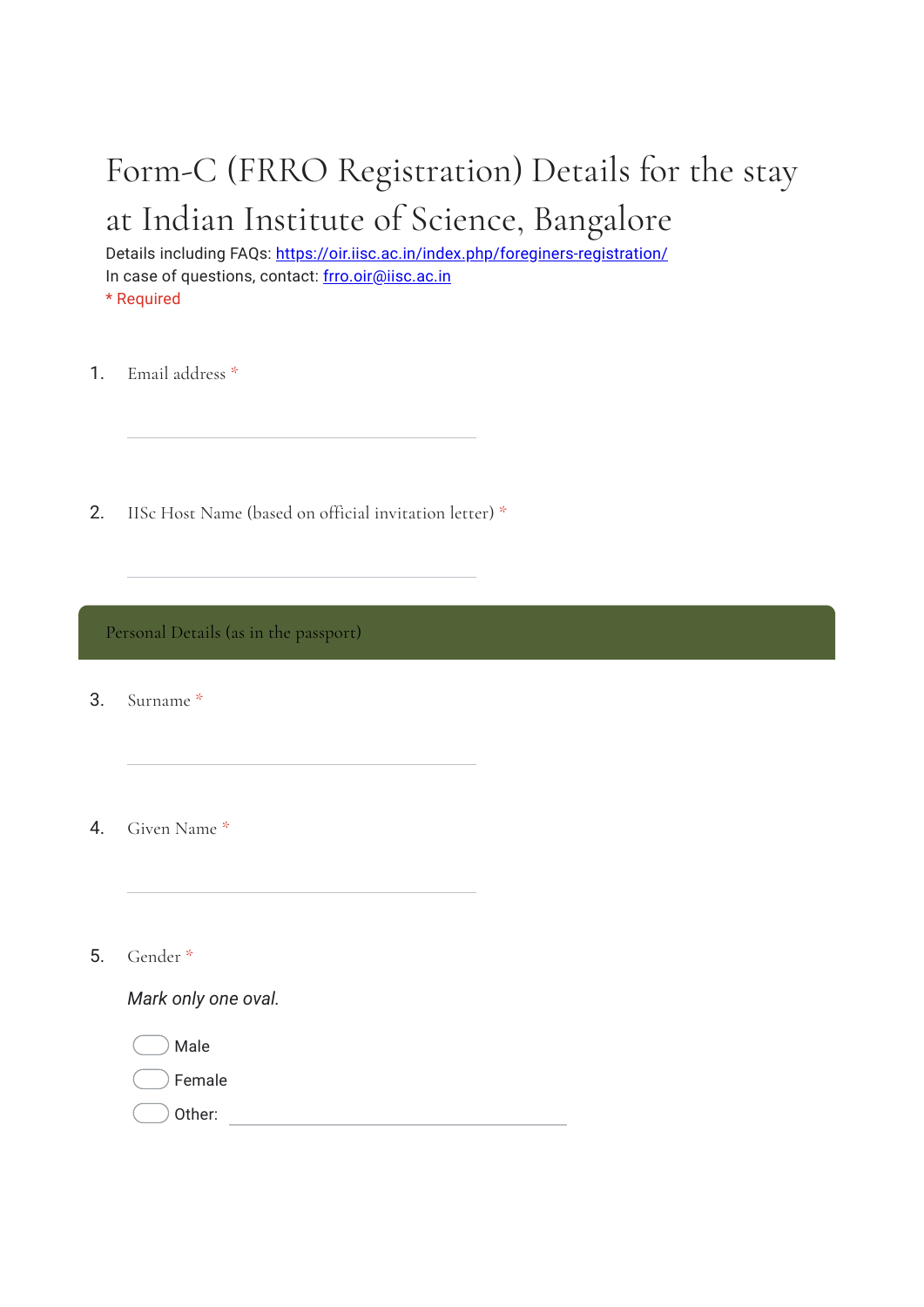6. Date of Birth in the format of dd-mm-yyyy

## Address in country where residing permanently

- 7. Address (only enter apt/residence no and street) \*
- 8. City \*

9. Country \*

#### 10. Nationality \*

| Address/Reference in | (enter details of where your accommodation is booked. It will be at one of |
|----------------------|----------------------------------------------------------------------------|
| India                | guest houses)                                                              |
|                      |                                                                            |

11. Address \*

### *Mark only one oval.*

Other: when the contract of the contract of the contract of the contract of the contract of the contract of the contract of the contract of the contract of the contract of the contract of the contract of the contract of th Main Guest House, Indian Institute of Science, Bengaluru, Karnataka 560012 India Centenary Visitors House, Indian Institute of Science, Bengaluru 560012 India

Passport Details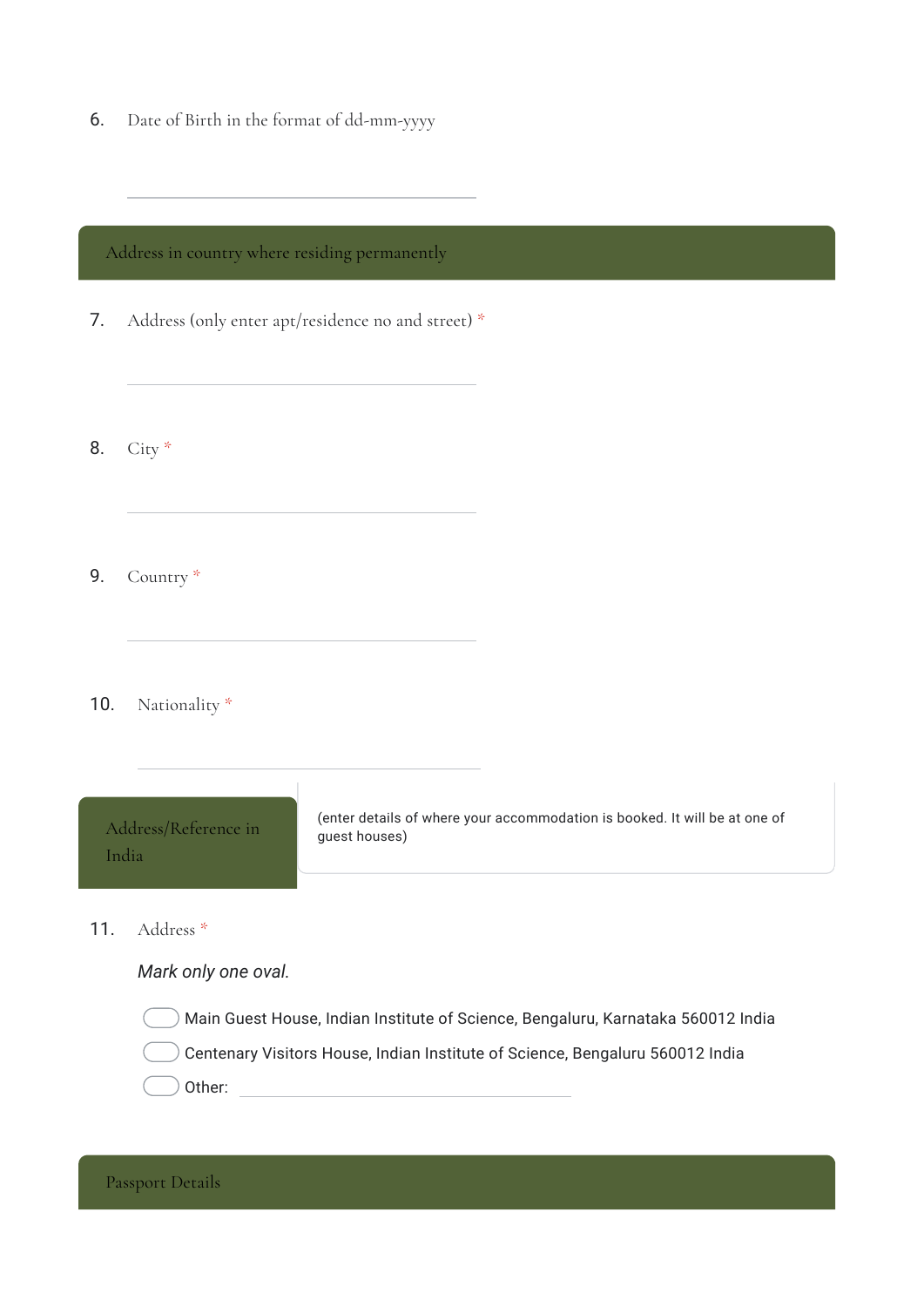12. Passport No \*

13. Place of Issue (including country name) \*

- 14. Date of issue in the format of dd-mm-yyyy \*
- 15. Expiry date in the format of dd-mm-yyyy \*

Indian Visa Details

(including e-visa)

- 16. Visa Number \*
- 17. Date of Issue in the format of dd-mm-yyyy \*

18. Visa Valid till (date in the format of dd-mm-yyyy) \*

19. Visa Type \*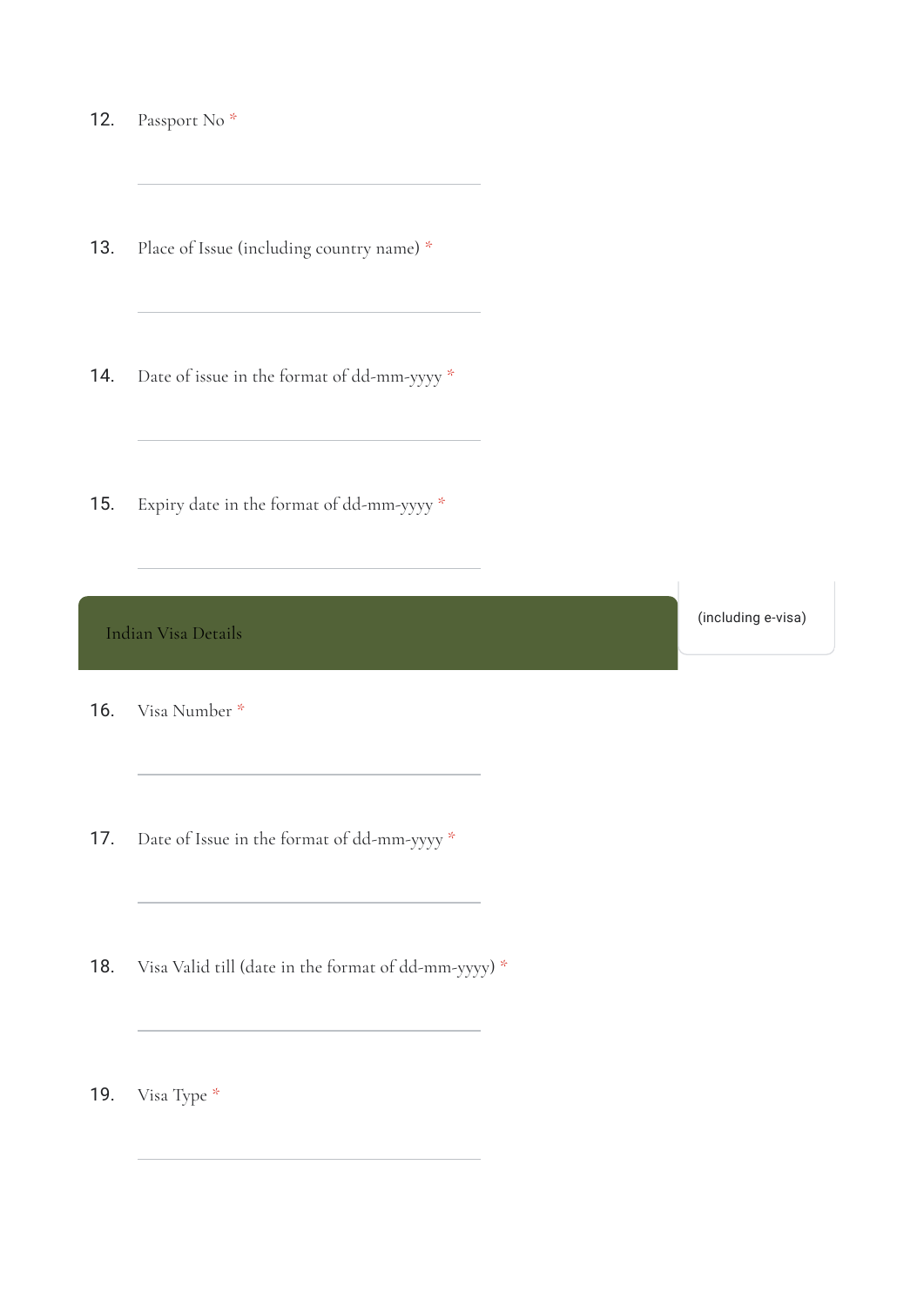- 20. Place of Issue (including Country name) \*
- 21. Visa Subtype \*



23. Date of arrival in India in the format of dd-mm-yyyy (expected) \*

- 24. Date of Arrival in the Institute (IISc, in the format of dd-mm-yyyy (expected)) \*
- 25. Time of arrival in the institute (add 2 hours to arrival in Bangalore) in the 24 hours format (if it is 2:00 PM, it should be entered as 14:00) \*
- 26. Intended duration of stay at the Institute (enter number of days planning to stay at the guest house) \*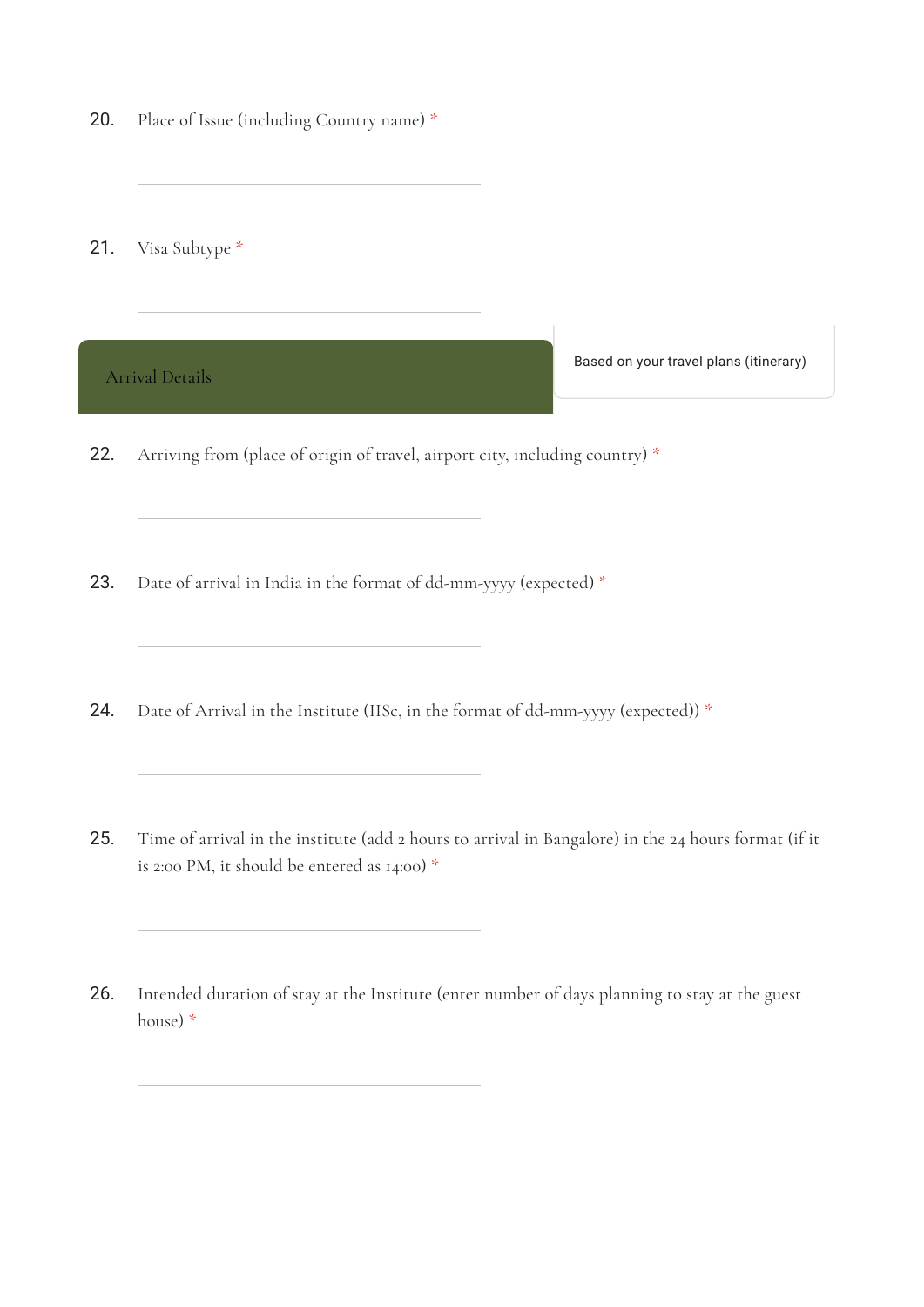27. Whether employed in India \*

*Mark only one oval.*

|  | Yes |
|--|-----|
|  | No  |

## Other Details

28. Purpose of visit \*

| Mark only one oval. |  |  |  |
|---------------------|--|--|--|
|---------------------|--|--|--|

| Study/Exchange                                                  |  |
|-----------------------------------------------------------------|--|
| Internship                                                      |  |
| Research                                                        |  |
| Technical Meetings (including seminar/invited lecture)          |  |
| Conference/workshop attending (including being invited speaker) |  |
| Other:                                                          |  |

29. Place (next destination after leaving IISc) \*

30. City/District (next destination after leaving IISc) \*

31. State and country (next destination after leaving IISc) \*